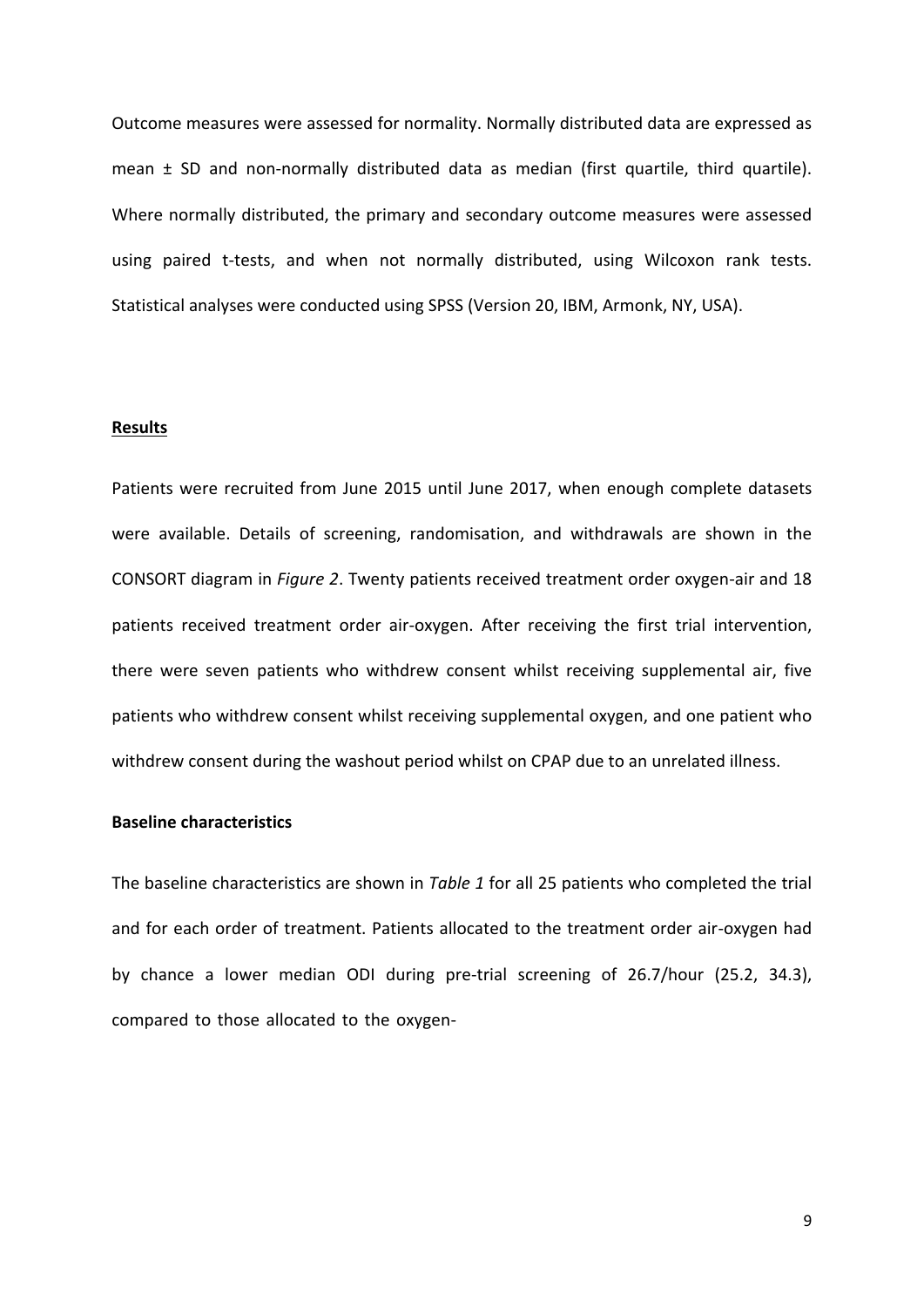The mean operation hours of the concentrators during the treatment arms were 7.2  $\pm$ 1.0h/night, and  $7.4 \pm 0.8$ h/night for oxygen and air respectively.

#### **Morning blood pressure**

Supplemental oxygen abolished the usual rise in home BP caused by 2 weeks of CPAP withdrawal (21). Compared to the supplemental air (sham) arm, the effect size for oxygen was -6.6 mmHg systolic (95% confidence interval or CI -11.3 to -1.9, p=0.008) and -4.6mmHg diastolic (95% CI -7.8 to -1.5, p=0.006) (*Table 2* and *Figure 3*). Adjustments for treatment order and potential modifiers essentially did not alter these relationships *(supplementary material page 8-9*). withdrawal (21). Compared to the supplemental air (sham) arm, the effect size for oxy<br>
was -6.6 mmHg systolic (95% confidence interval or CI-11.3 to -1.9, p=0.008) and -4.6mm<br>
diastolic (95% CI-7.8 to -1.5, p=0.006) (*Tobl* 

There was a significant effect of supplemental oxygen compared to air on office BP changes, recorded later in the morning, as shown in *Table 3*. There was no significant effect of supplemental oxygen compared to air on either home or office morning heart rate (*Table 2* and *Table 3*, respectively).

## **Overnight pulse oximetry and respiratory polygraphy**

As expected, supplemental oxygen significantly and markedly attenuated measures of intermittent hypoxia, with a median reduction in ODI of -23.8/h (p<0.001; IQR -31.0, -16.3), and an absolute median reduction of the percentage time with oxygen saturations <90% of -9.8% (p<0.001; IQR -16.7, -4.3), compared to air. There was a small significant reduction in the heart rate rises index (a measure of autonomic arousals), with a median reduction of -3.7/h (p=0.006; IQR -9.1, -0.8), oxygen versus air. The small reduction in median AHI of -3.6/h (p=0.98; IQR -10.2, +10.1), oxygen versus air, was not statistically significant. e was a significant effect of supplemental oxygen compared to air orded later in the morning, as shown in *Table 3*. There was no<br>lemental oxygen compared to air on either home or office morning<br>*Table 3*, respectively).<br>

#### **Daytime sleepiness and sympathetic activation**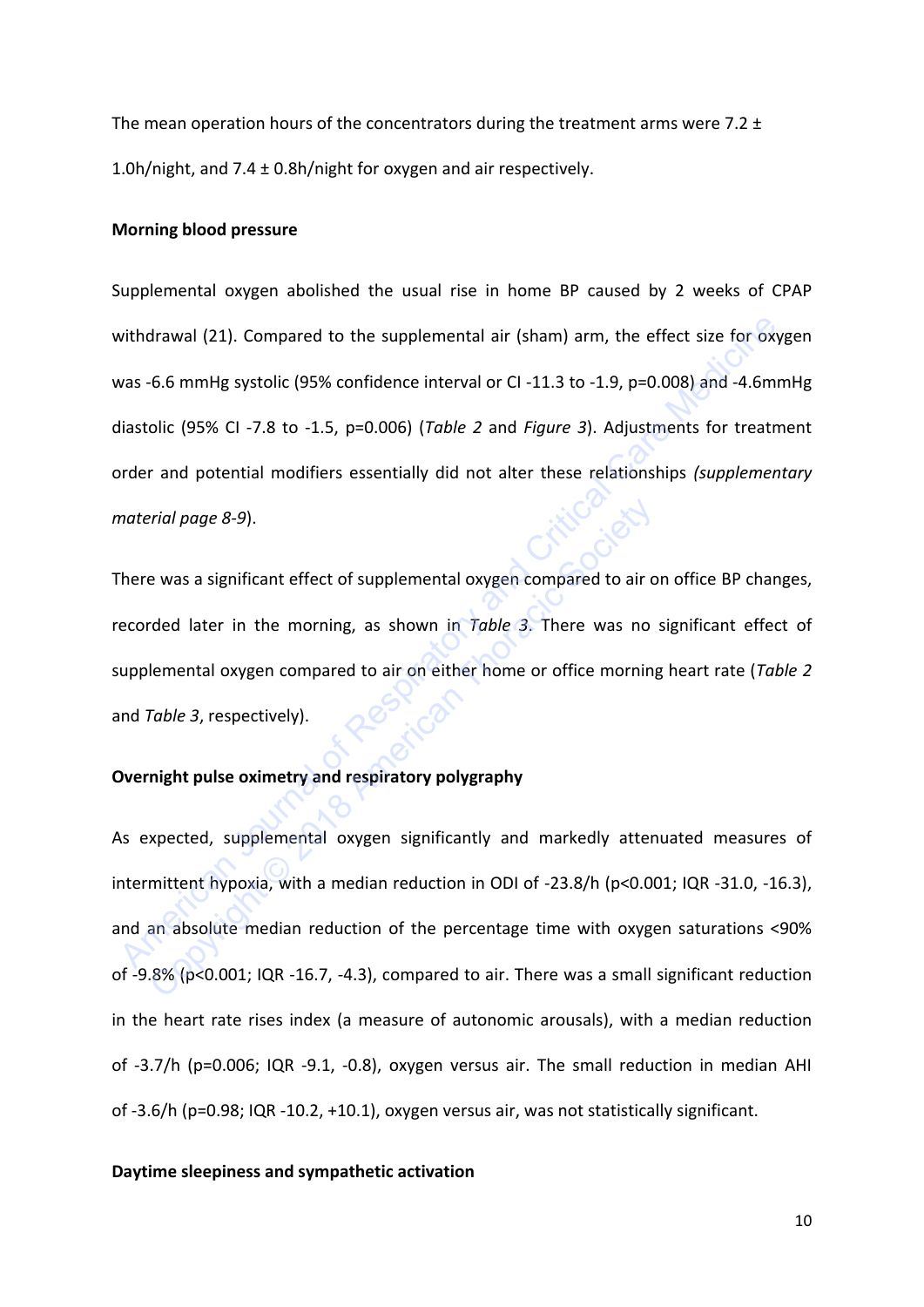There were no significant differences in the change of either subjective or objective sleepiness, oxygen versus air. There were no significant differences in the change in mean overnight urinary volume or overnight urinary creatinine concentration, oxygen versus air. The small reduction in mean overnight urinary normetadrenaline levels of -12.8nmol/μmol (p=0.25; 95% CI -35.3 to +9.6) oxygen versus air, was not statistically significant. There was no significant difference in overnight urinary metadrenaline or normetadrenaline production, oxygen versus air, whether correcting either for the rate of urinary production or urinary creatinine levels *(Supplementary material page 14 and Supplementary Table 3)*.

### **hsCRP and venous blood gasses**

Changes in hsCRP and venous base excess were exploratory outcomes. There were no significant differences in the change in hsCRP levels, oxygen versus air. Mean venous base excess from baseline to follow-up increased by +3.1mmol/l (p<0.001; 95% CI +1.8 to +4.4), oxygen versus air. No significant difference in overnight urinary metadrenaline or normetadrenal<br>
American Voluntinary creatinine levels (Supplementary material page 14 and Supplementary Table 3)<br>
SCRP and venous blood gasses<br>
SCRP and venou Copyright October 100

#### **Discussion**

Supplemental oxygen virtually abolished the rise in morning BP during CPAP withdrawal, compared with air. This suggests that intermittent hypoxia is responsible for the increased morning blood pressure in OSA. As expected, supplemental oxygen markedly attenuated intermittent hypoxia, whilst having only a small effect on heart rate rises and the AHI, surrogate markers of arousal. This suggests that intermittent hypoxia, rather than arousals, is responsible for the increased morning BP in OSA. The partial reduction in overnight urinary normetadrenaline was not significant and it is thus not clear in patients with OSA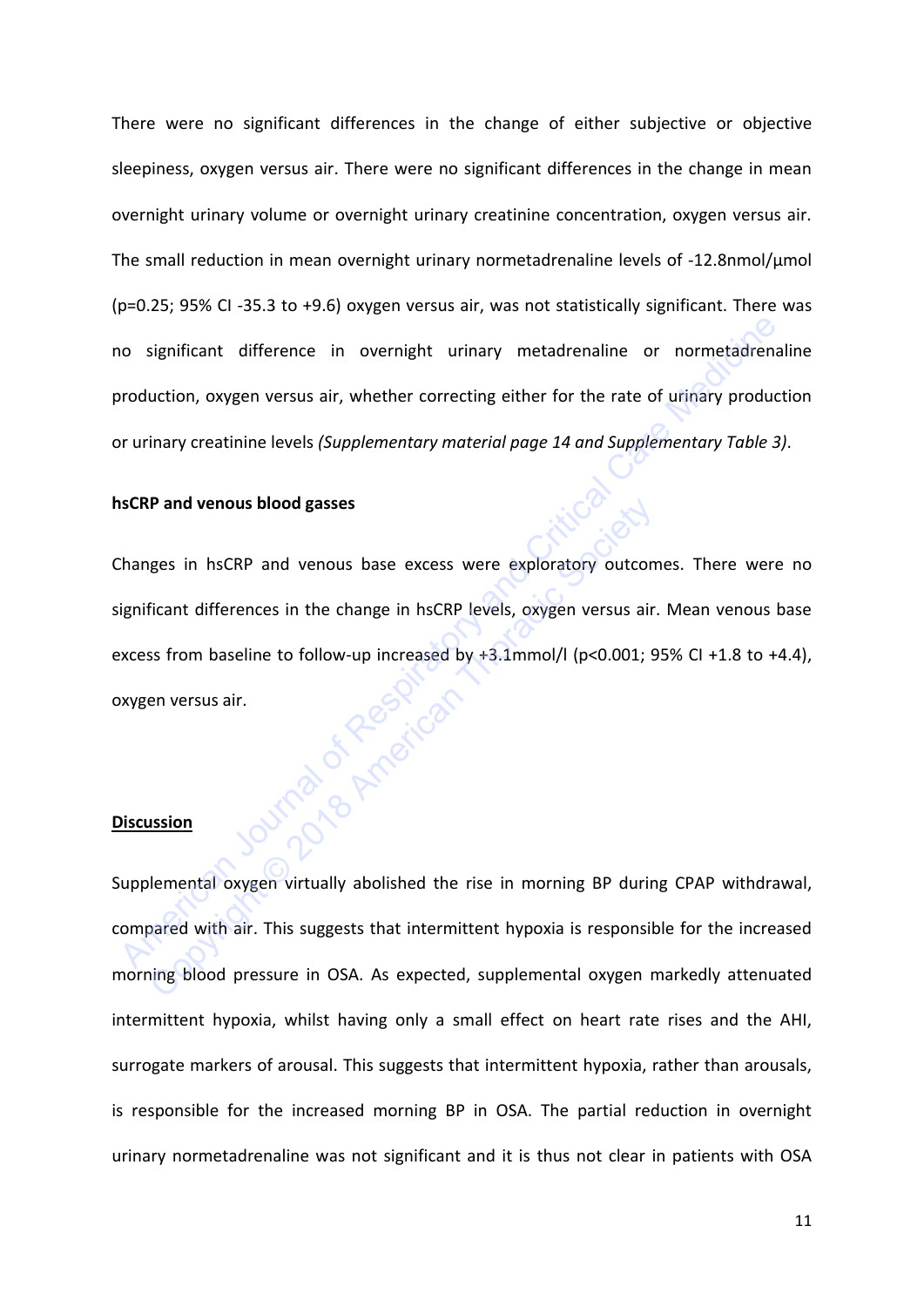whether overnight intermittent hypoxia increases morning BP via changes in sympathetic activity or via another mechanism. Unexpectedly, venous base excess was significantly increased with supplemental oxygen therapy and needs to be monitored in patients with OSA given such therapy.

The effects of supplemental oxygen during CPAP withdrawal on BP contrast with the findings of a previous RCT (19). Gottlieb *et al.* found no effect of supplemental oxygen on BP during 12-weeks of therapy in OSA patients, compared with control. However, Gottlieb *et al.*  used a low flow rate of 2l/min supplemental oxygen delivered by nasal cannulae, monitoring ambulatory BP using an intermittent method that itself causes arousals and elevations in nocturnal BP (26); furthermore they excluded patients with the most severe OSA or hypoxia (those with either an AHI>50 or with >10% time with oxygen saturations <85%). In our study we used a higher flow rate of 5l/min supplemental oxygen, monitored morning awake BP, and did not exclude patients based on OSA or hypoxia severity. The exclusion of patients with severe OSA in previous studies is a key difference, as a previous meta-analysis has shown that greater severity of returning OSA during CPAP withdrawal leads to larger increases in morning blood pressure (21). We also used a more powerful cross-over CPAP withdrawal design, including patients with moderate to severe OSA with known previous response to CPAP, rather than treatment naïve patients. In addition, the mean usage of oxygen was lower in the Gottlieb study, at 4.8h/night compared to 7.2h/night in our study. It is likely that these methodological issues explain the differences in our findings. Gottlieb *et al.* also examined the effects of oxygen over a longer time period of 12 weeks rather than two weeks. Although it is possible that the effect of supplemental oxygen on BP may decrease over time we did not observe any decrease in the attenuating effect of The effects of supplemental oxygen during CPAP withdrawal on BP contrast with<br>indings of a previous RCT (19). Gottlieb et al. found no effect of supplemental oxygen on<br>luring 12-weeks of therapy in OSA patients, compared w ulatory BP using an intermittent method that itself causes arousa<br>urnal BP (26); furthermore they excluded patients with the most se<br>e with either an AHI>50 or with >10% time with oxygen saturations<br>sed a higher flow rate

12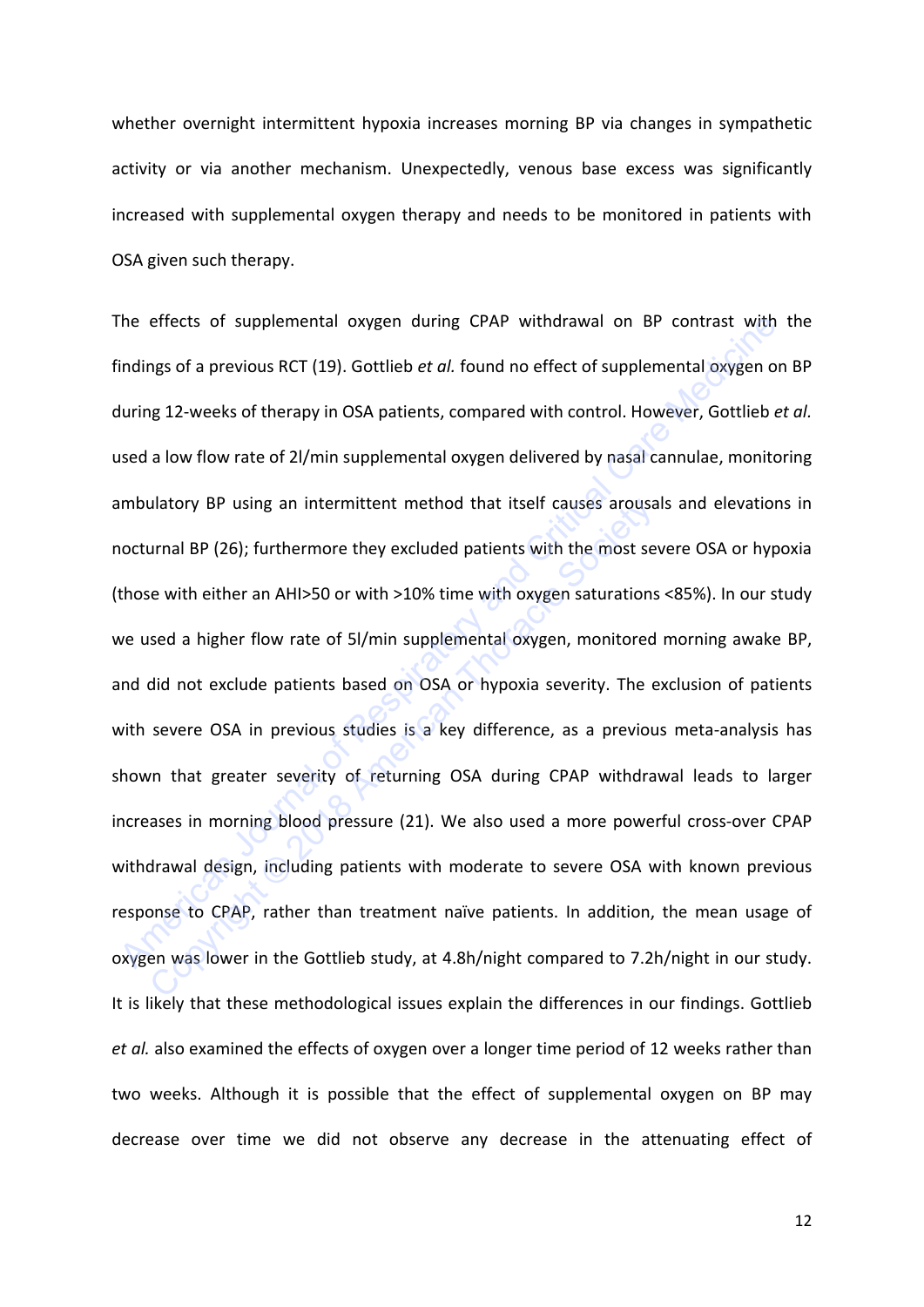supplemental oxygen on BP over two weeks (see *Supplementary Table 2* and *Supplementary Figures 1 &2*).

As has been the case previously (17), supplemental oxygen did substantially reduce intermittent hypoxia in the SOX trial, which makes it likely to be responsible for the changes in BP. The reductions in overnight heart rate rises and the AHI (surrogates of arousal) that we observed were small, and therefore very unlikely to be a significant alternative explanation for the virtual abolition of BP rises observed with supplemental oxygen during CPAP withdrawal.

Fletcher and colleagues conducted elegant experiments in rodents showing that intermittent hypoxia leads to diurnal BP rises (13); furthermore, these diurnal BP rises were shown to be dependent on the carotid body, the adrenal medulla, peripheral sympathetic nervous system, and the renin-angiotensin system (13, 27). Intermittent hypoxia also increases daytime BP and muscle sympathetic nerve activity in healthy volunteers (14). These experiments suggest that intermittent hypoxia, sensed by the carotid chemoreceptors, leads to increased daytime BP by increased sympathetic activity. In the SOX trial overnight urinary normetadrenaline levels, used as a marker of sympathetic activity, were only slightly reduced and this change was not statistically significant. This is perhaps not a surprising result as supplemental oxygen had little effect on the AHI or heart rate rises, so arousal mediated sympathetic activity was presumably unaffected by supplemental oxygen. Previously supplemental oxygen has been shown to decrease daytime, but not night-time, noradrenaline levels in OSA patients (18). It is therefore still possible that reductions in daytime sympathetic activity underlie attenuated BP rises during CPAP withdrawal, but this is uncertain. n BP. The reductions in overnight heart rate rises and the AHI (surrogates of arousal) t<br>ve observed were small, and therefore very unlikely to be a significant alternat<br>xplanation for the virtual abolition of BP rises obs her and colleagues conducted elegant experiments in rod<br>mittent hypoxia leads to diurnal BP rises (13); furthermore, these or<br>an to be dependent on the carotid body, the adrenal medulla, per<br>ous system, and the renin-angio

13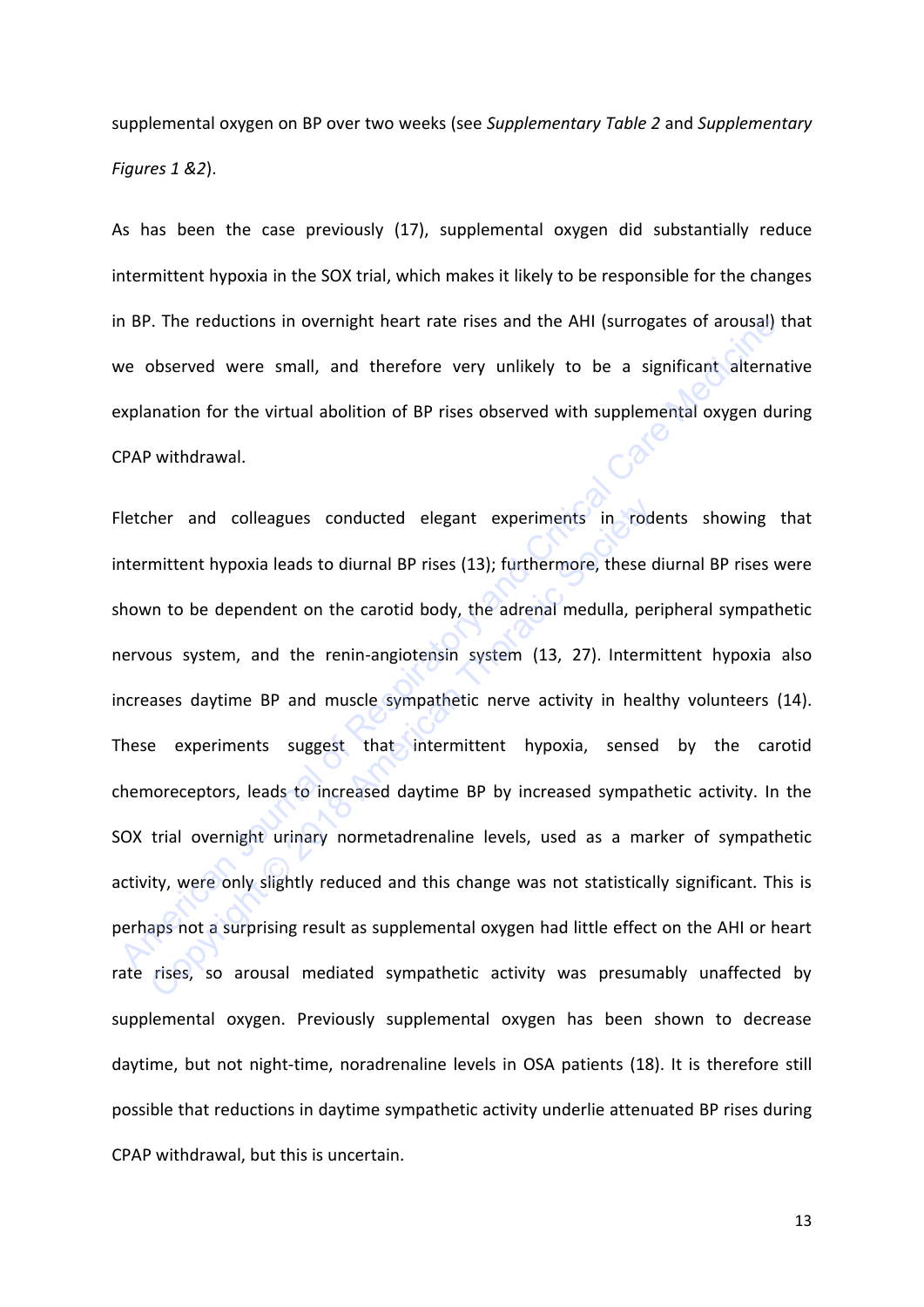Whilst supplemental oxygen markedly attenuated the rise in BP with CPAP withdrawal, it had no effect on the rise in morning heart rate. If supplemental oxygen attenuates BP rises by attenuating sympathetic activation, similar attenuation in heart rate rises might have been expected. However, baroreceptor-mediated vagal activation from the rise in the BP might have prevented significant rises in heart rate in the air arm (28). In addition, the mechanisms by which intermittent hypoxia/sympathetic activation lead to BP rises and heart rate rises are different. In animal models intermittent hypoxia-mediated BP rises were dependent on the renin-angiotensin system (27), and diurnal heart rate increases were not observed with intermittent hypoxia (29). Vagal tone is also important in determining heart rate and there is evidence of altered sympathetic/vagal balance with reductions in vagal modulation in OSA (30), which could be mediated by other mechanisms. mechanisms by which intermittent hypoxia/sympathetic activation lead to BP rises and trate rises are different. In animal models intermittent hypoxia-mediated BP rises were<br>the pendent on the renin-angiotensin system (27),

In the SOX trial, supplemental oxygen also had no effect on either objective or subjective sleepiness. Similarly, supplemental oxygen in OSA has previously been shown not to effect daytime sleepiness (31). Arousal-mediated sleep fragmentation therefore seems likely to cause daytime sleepiness in OSA, rather than intermittent hypoxia. Supplemental oxygen also had no effect on nocturia suggesting hypoxia is not a driver of this consequence of OSA. and there is evidence of altered sympathetic/vagal balance with<br>ulation in OSA (30), which could be mediated by other mechanisms.<br>E SOX trial, supplemental oxygen also had no effect on either ob<br>piness. Similarly, suppleme

Previous studies have shown that supplemental oxygen could increase the size of myocardial injury, potentially by increasing oxidative stress, when given to normoxic patients following myocardial infarction (32). We have not measured oxidative stress in this study but did not see any downstream changes in systemic inflammation, measured by hsCRP. This potential deleterious effect of supplemental oxygen is not directly related to our primary outcome in this physiological mechanistic study but would need consideration in future research studies assessing any therapeutic effects of supplemental oxygen.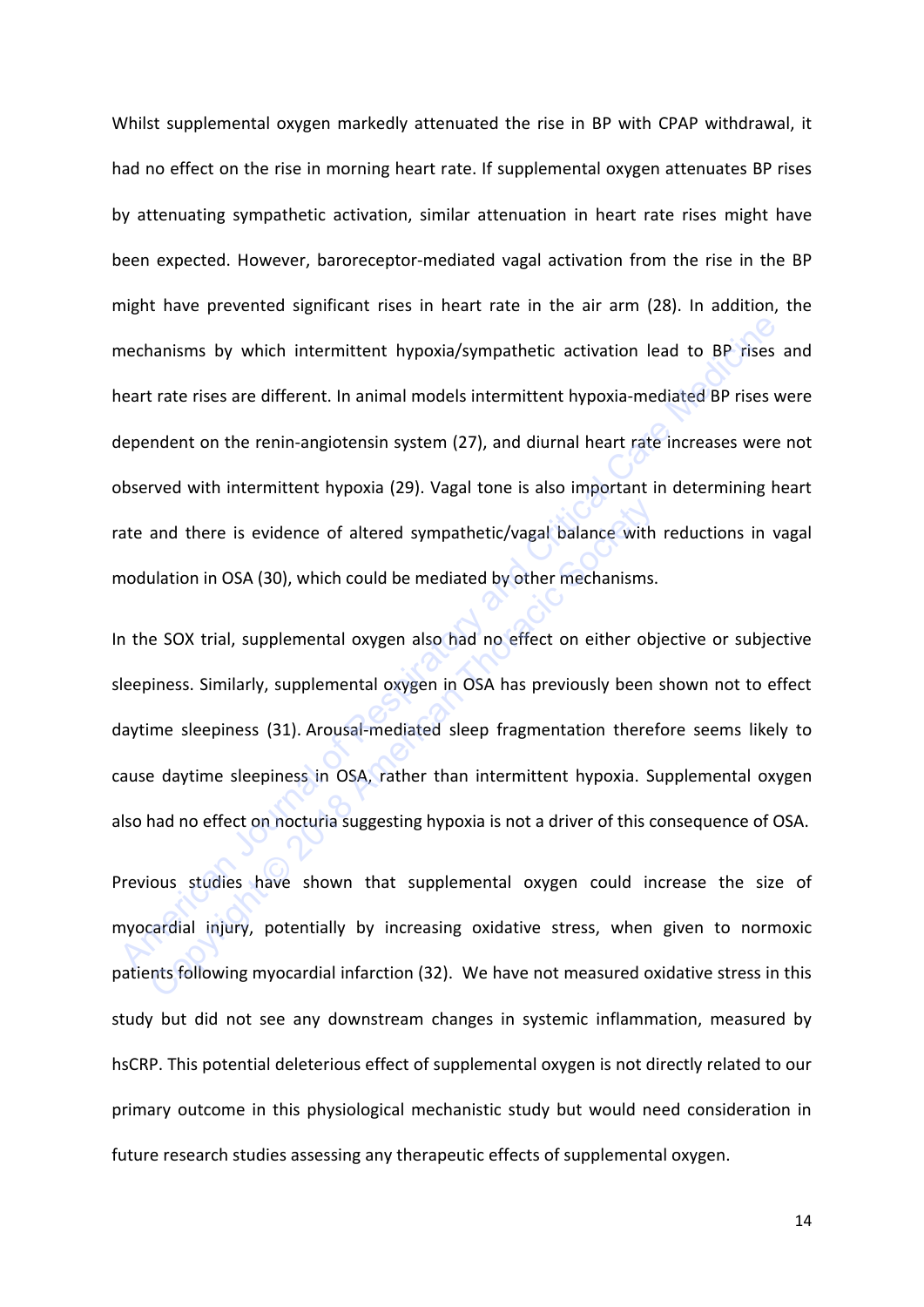Supplemental oxygen caused significant increases in venous base excess, compared to oxygen. Venous bicarbonate was used as an integrated marker of hypercapnia (24). The longer-term safety of oxygen therapy in OSA therefore needs careful consideration as, although hypercapnia was not particularly marked in this study, oxygen has the potential to worsen/lead to hypercapnic respiratory failure in some individuals, particularly those with OSA/obesity hypoventilation overlap (33).

There was a higher drop-out rate in this trial compared to previous withdrawal trials (26% vs 1%) (21). This is probably explained by the longer duration and cross-over design of the SOX trial. Patients who withdrew after randomisation were more obese and had more severe OSA *(Supplementary Table 1)* and there were slightly more patients who withdrew whilst receiving supplemental air than when receiving supplemental oxygen (7 versus 5, NS). However, adjustments for treatment order and baseline characteristics essentially did not alter the primary outcome *(*S*upplementary material pages 8-9*). Although a higher drop-out rate would have been of concern in a clinical trial of therapy, this is of less importance in a physiological mechanistic study. SSA/obesity hypoventilation overlap (33).<br>
There was a higher drop-out rate in this trial compared to previous withdrawal trials (26%<br>
2%) (21). This is probably explained by the longer duration and cross-over design of th Patients who withdrew after randomisation were more obese an<br>
(Supplementary Table 1) and there were slightly more patients w<br>
ving supplemental air than when receiving supplemental oxyge<br>
ever, adjustments for treatment o

BP was only recorded in the early and later morning, and the effect of oxygen therapy on 24-hour BP profile is not known. Morning BP was chosen as an outcome as OSA is associated with a "non-dipping" pattern in BP which is an important risk factor for cardiovascular disease (34). Standard 24-hour BP monitoring techniques have limitations and have been shown to cause arousals from sleep and thus raise BP (26). Changes in office BP, which was measured later than the home measurement (at approximately 10am), were of similar magnitude to changes in home BP. This suggests the BP rise is not isolated to a very brief period after waking.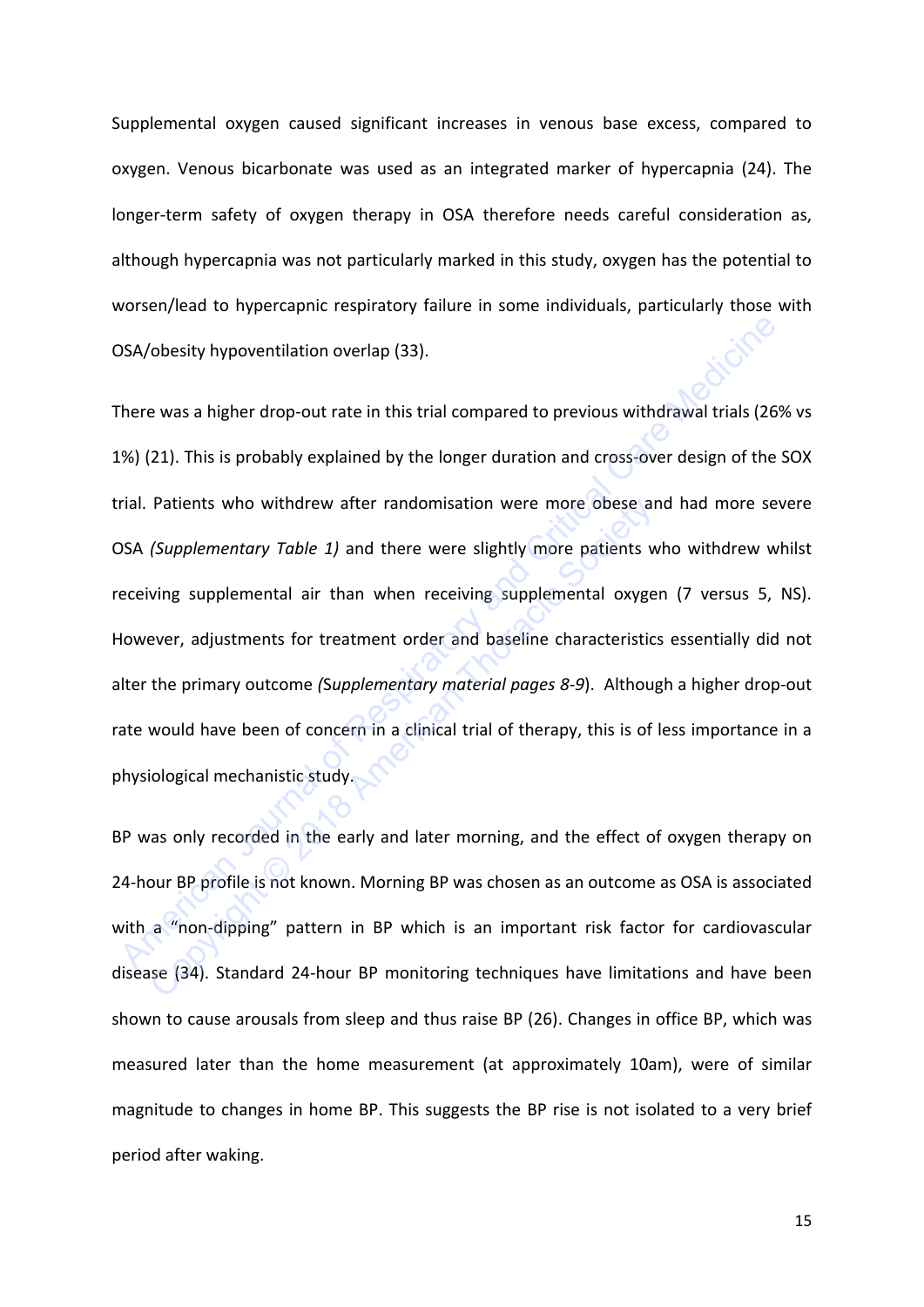### **Conclusions**

Supplemental oxygen virtually abolished the rise in morning BP during two weeks of CPAP withdrawal. Supplemental oxygen markedly attenuated intermittent hypoxia whilst having a minimal effect on the AHI and autonomic arousals. Supplemental oxygen had no effect on morning heart rate, daytime sleepiness, hsCRP, urinary volume, and only partially reduced overnight sympathetic activity. Whilst the exact mechanisms underlying the attenuation of BP rises by oxygen during CPAP withdrawal are not clear, intermittent hypoxia, and not arousal-mediated sympathetic activation, appears to be the likely dominant cause of daytime increases in BP in OSA. This was a physiological mechanistic study and future research is needed to see if this translates into a potential clinical benefit. Previous trials assessing supplemental oxygen in OSA excluded patients with the most severe hypoxia, and this is probably the group most likely to benefit from oxygen treatment. CPAP has a greater effect on BP in patients with resistant hypertension. Thus, the effect of supplemental oxygen on BP should be assessed in patients with OSA and resistant hypertension, with significant nocturnal intermittent hypoxia, where CPAP is not indicated or tolerated, but with careful monitoring of carbon dioxide levels. minimal effect on the AHI and autonomic arousals. Supplemental oxygen had no effect<br>morning heart rate, daytime sleepiness, hsCRP, urinary volume, and only partially reduver<br>might sympathetic activity. Whilst the exact mec sal-mediated sympathetic activation, appears to be the likely<br>me increases in BP in OSA. This was a physiological mechanist<br>arch is needed to see if this translates into a potential clinical be<br>sing supplemental oxygen in

## **Acknowledgements**

This work was funded by the Oxford Radcliffe Hospital Charitable Funds and ResMed UK. This research was supported by the National Institute for Health Research (NIHR) Oxford Biomedical Research Centre (BRC). The views expressed are those of the authors and not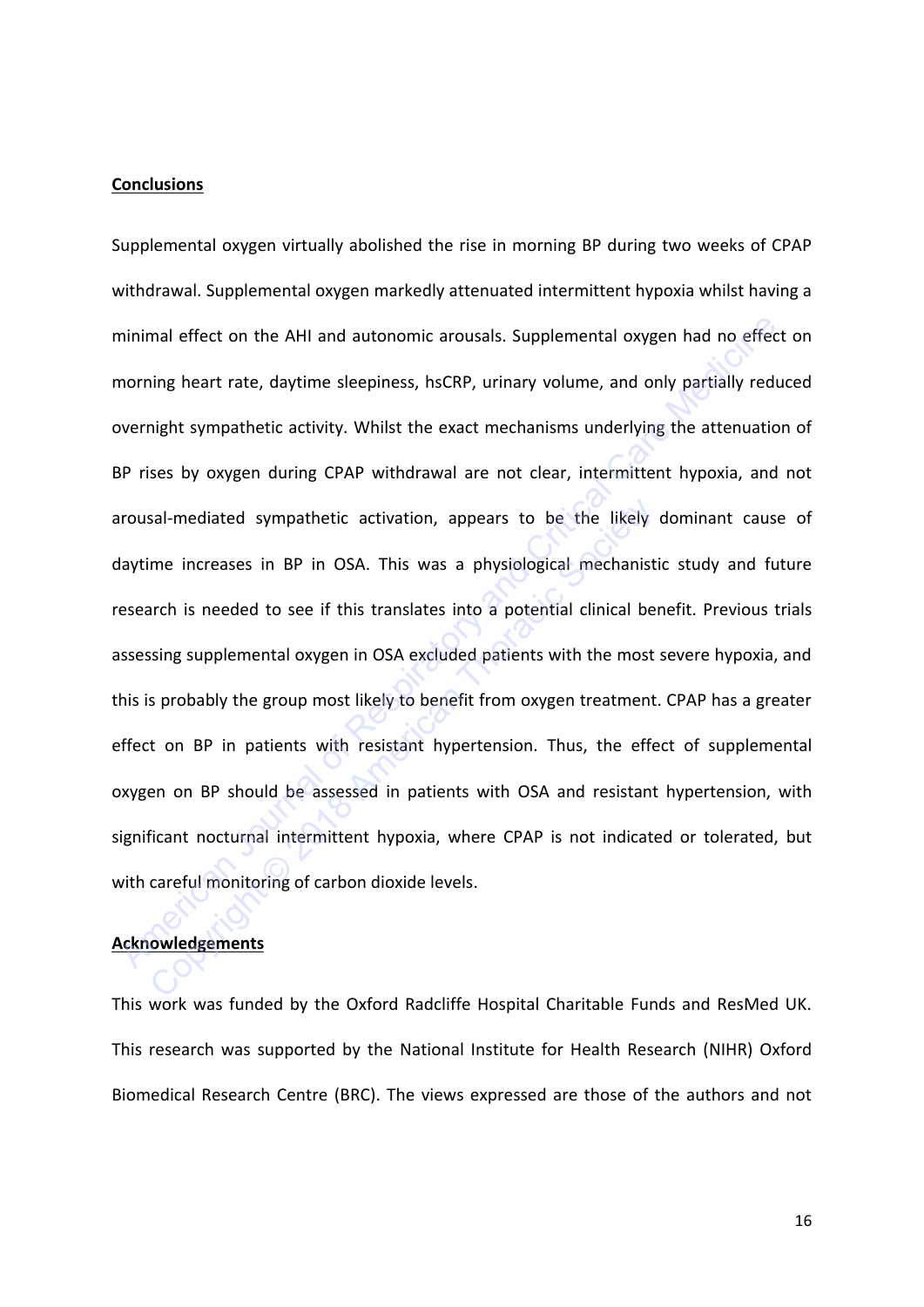necessarily of the NHS, the NIHR, or the Department of Health. NP was supported by a NIHR

Academic Clinical Lectureship.

## **References**

- 1. Marin JM, Carrizo SJ, Vicente E, Agusti AGN. Long-term cardiovascular outcomes in men with obstructive sleep apnoea-hypopnoea with or without treatment with continuous positive airway pressure: an observational study. Lancet 2005;365:1046– 53.
- 2. Young T, Finn L, Peppard PE, Szklo-Coxe M, Austin D, Nieto FJ, Stubbs R, Hla KM. Sleep disordered breathing and mortality: eighteen-year follow-up of the Wisconsin sleep cohort. Sleep 2008;31:1071–8.
- 3. Davies CW, Crosby JH, Mullins RL, Barbour C, Davies RJ, Stradling JR. Case-control study of 24 hour ambulatory blood pressure in patients with obstructive sleep apnoea and normal matched control subjects. Thorax 2000;55:736–40.
- 4. Peppard PE, Young T, Palta M, Skatrud J. Prospective study of the association between sleep-disordered breathing and hypertension. N Engl J Med 2000;342:1378–84.
- 5. Pepperell JCT, Ramdassingh-Dow S, Crosthwaite N, Mullins R, Jenkinson C, Stradling JR, Davies RJO. Ambulatory blood pressure after therapeutic and subtherapeutic nasal continuous positive airway pressure for obstructive sleep apnoea: a randomised parallel trial. Lancet 2002;359:204–10.
- 6. Bratton DJ, Gaisl T, Wons AM, Kohler M. CPAP vs Mandibular Advancement Devices and Blood Pressure in Patients With Obstructive Sleep Apnea: A Systematic Review and Meta-analysis. JAMA 2015;314:2280-93.
- 7. Hu X, Fan J, Chen S, Yin Y, Zrenner B. The role of continuous positive airway pressure in blood pressure control for patients with obstructive sleep apnea and hypertension: a meta-analysis of randomized controlled trials. J Clin Hypertens (Greenwich) 2015;17:215–22. neutwith Usan Uncore every approach with Uncore that the Nobelia Critical Care Theorem Constitues (Software Cheminal Study, Lancet 2005;365:1046-<br>
23. Young T, Finn L, Peppard PE, Szklo-Coxe M, Austin D, Nieto FJ, Stubbs R of 24 hour ambulatory blood pressure in patients with obstructive incread matched control subjects. Thorax 2000;55:736-40.<br>
Peppard PE, Young T, Palta M, Skatrud J. Prospective study of the a<br>
sleep-disordered breathing an
- 8. Schwarz EI, Puhan MA, Schlatzer C, Stradling JR, Kohler M. Effect of CPAP therapy on endothelial function in obstructive sleep apnoea: A systematic review and metaanalysis. Respirol 2015;20:889–95.
- 9. Lawes CMM, Vander Hoorn S, Rodgers A, International Society of Hypertension. Global burden of blood-pressure-related disease, 2001. Lancet (London, England) 2008;371:1513–8.
- 10. Davies RJ, Crosby J, Vardi-Visy K, Clarke M, Stradling JR. Non-invasive beat to beat arterial blood pressure during non-REM sleep in obstructive sleep apnoea and snoring. Thorax 1994;49:335–9.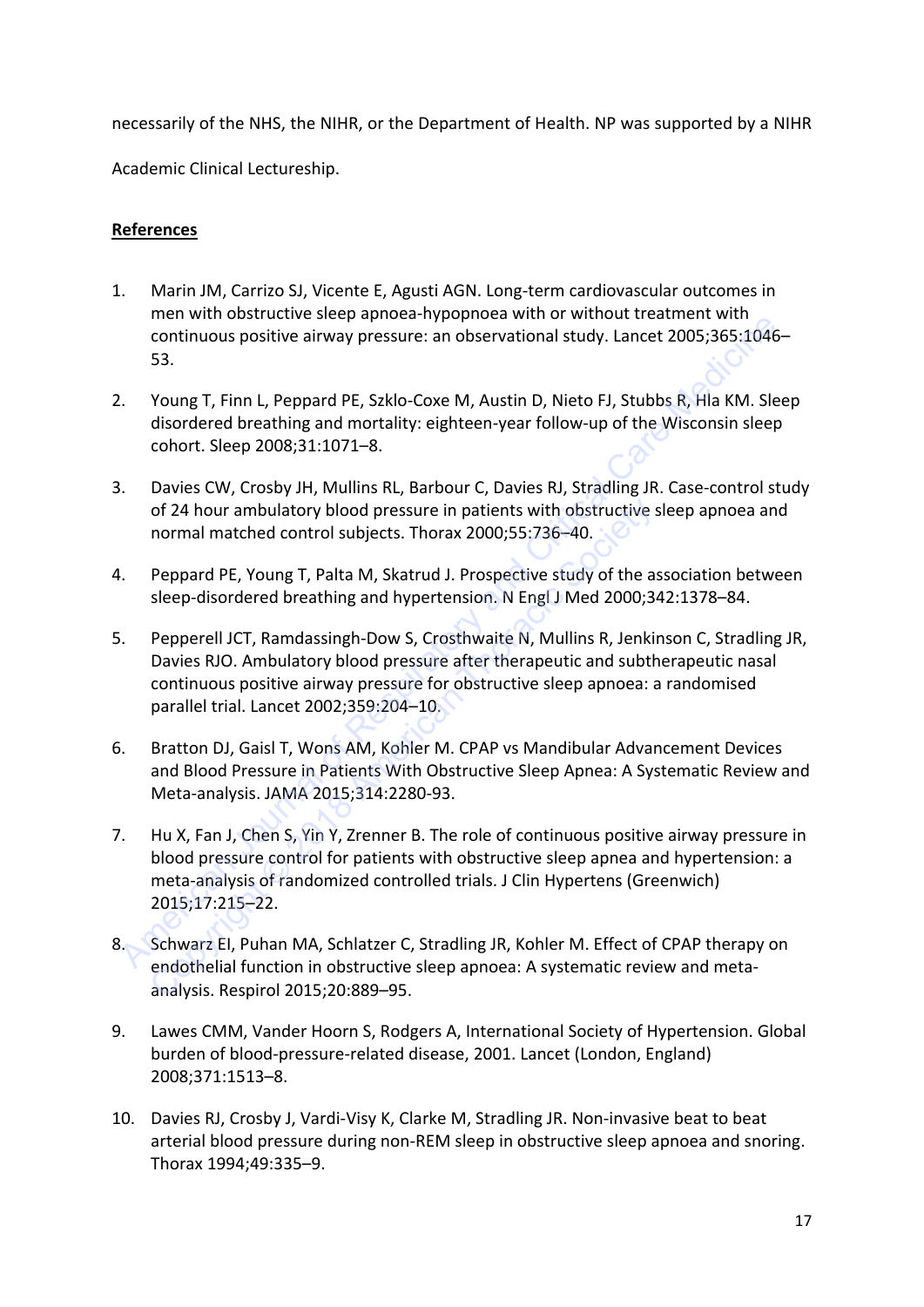- 11. Ringler J, Basner RC, Shannon R, Schwartzstein R, Manning H, Weinberger SE, Weiss JW. Hypoxemia alone does not explain blood pressure elevations after obstructive apneas. J Appl Physiol (1985) 1990;69:2143–8.
- 12. Ali NJ, Davies RJ, Fleetham JA, Stradling JR. The acute effects of continuous positive airway pressure and oxygen administration on blood pressure during obstructive sleep apnea. Chest 1992;101:1526–32.
- 13. Lesske J, Fletcher EC, Bao G, Unger T. Hypertension caused by chronic intermittent hypoxia--influence of chemoreceptors and sympathetic nervous system. J Hypertens 1997;15:1593–1603.
- 14. Tamisier R, Pépin JL, Rémy J, Baguet JP, Taylor JA, Weiss JW, Lévy P. 14 nights of intermittent hypoxia elevate daytime blood pressure and sympathetic activity in healthy humans. Eur Respir J 2011;37:119–128.
- 15. Brooks D, Horner RL, Kozar LF, Render-Teixeira CL, Phillipson EA. Obstructive sleep apnea as a cause of systemic hypertension. Evidence from a canine model. J Clin Invest 1997;99:106-9.
- 16. Kohler M, Stradling JR. Mechanisms of vascular damage in obstructive sleep apnea. Nat Rev Cardiol 2010;7:677–685.
- 17. Mehta V, Vasu TS, Phillips B, Chung F. Obstructive sleep apnea and oxygen therapy: a systematic review of the literature and meta-analysis. J Clin Sleep Med 2013;9:271– 279.
- 18. Mills PJ, Kennedy BP, Loredo JS, Dimsdale JE, Ziegler MG. Effects of nasal continuous positive airway pressure and oxygen supplementation on norepinephrine kinetics and cardiovascular responses in obstructive sleep apnea. J Appl Physiol (1985) 2006;100:343–348. hypoxia -inithuence of chemoreceptors and sympathetic nervous system. J Hypertens<br>
1997;15:1593–1603.<br>
1. Tamisier R, Pépin JL, Rémy J, Baguet JP, Taylor JA, Weiss JW, Lévy P. 14 nights of<br>
intermittent hypoxia elevate da 1997;99:106-9.<br>
1997;99:106-9.<br>
Kohler M, Stradling JR. Mechanisms of vascular damage in obstruct<br>
Rev Cardiol 2010;7:677–685.<br>
Mehta V, Vasu TS, Phillips B, Chung F. Obstructive sleep apnea and<br>
systematic review of the l
- 19. Gottlieb DJ, Punjabi NM, Mehra R, Patel SR, Quan SF, Babineau DC, Tracy RP, Rueschman M, Blumenthal RS, Lewis EF, Bhatt DL, Redline S. CPAP versus oxygen in obstructive sleep apnea. N Engl J Med 2014;370:2276–2285.
- 20. Kohler M, Stoewhas A-C, Ayers L, Senn O, Bloch KE, Russi EW, Stradling JR. Effects of continuous positive airway pressure therapy withdrawal in patients with obstructive sleep apnea: a randomized controlled trial. Am J Respir Crit Care Med 2011;184:1192– 1199.
- 21. Schwarz EI, Schlatzer C, Rossi VA, Stradling JR, Kohler M. Effect of CPAP-withdrawal on blood pressure in OSA: data from three randomized-controlled trials. Chest 2016;510:1202-1210.
- 22. Turnbull CD, Petousi N, Sen D, Stradling JR, Kohler M. The effect of supplemental oxygen on blood pressure in obstructive sleep apnoea during CPAP withdrawal. BTS Winter meeting, London, Dec 2017.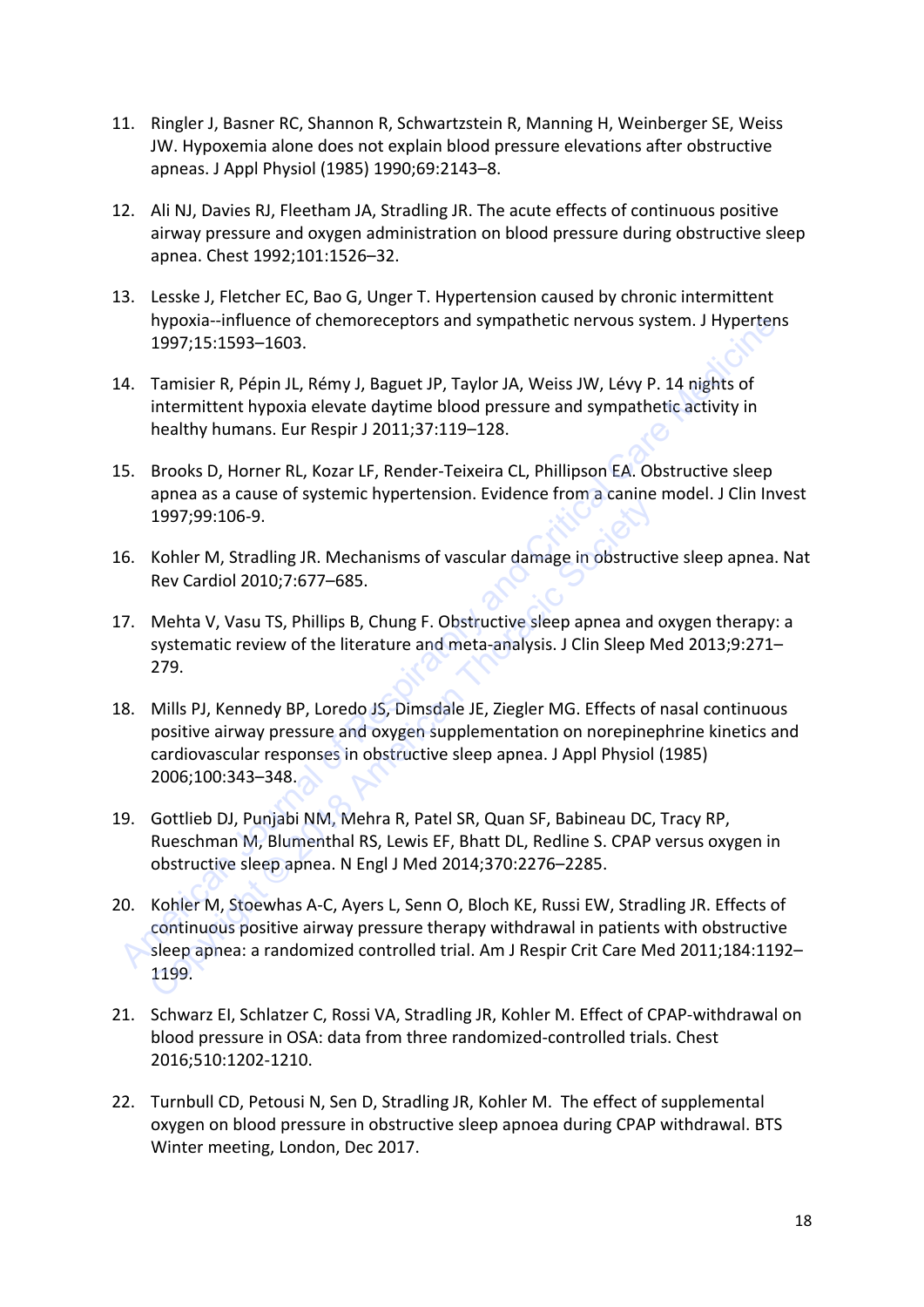- 23. Turnbull C, Sen D, Stradling J, Petousi N. Effect of supplemental oxygen on morning blood pressure ina randomised controlled CPAP withdrawal trial in patients with OSA. ATS Conference, San Diego, May 2018.
- 24. Norman RG, Goldring RM, Clain JM, Oppenheimer BW, Charney AN, Rapoport DM, Berger KI. Transition from acute to chronic hypercapnia in patients with periodic breathing: predictions from a computer model. J Appl Physiol (1985) 2006;100:1733– 1741.
- 25. Pitson DJ, Stradling JR. Autonomic markers of arousal during sleep in patients undergoing investigation for obstructive sleep apnoea, their relationship to EEG arousals, respiratory events and subjective sleepiness. J Sleep Res 1998;7:53–59.
- 26. Davies RJ, Jenkins NE, Stradling JR. Effect of measuring ambulatory blood pressure on sleep and on blood pressure during sleep. BMJ 1994;308:820-823.
- 27. Fletcher EC, Bao G, Li R. Renin activity and blood pressure in response to chronic episodic hypoxia. Hypertens 1999;34:309–314.
- 28. Lindgren P, Manning J. Decrease in cardiac activity by carotid sinus baroceptor reflex. Acta Physiol Scand 1965;63:401–408.
- 29. Fletcher EC, Lesske J, Qian W, Miller CC, Unger T. Repetitive, episodic hypoxia causes diurnal elevation of blood pressure in rats. Hypertension 1992;19:555–561.
- 30. Balachandran JS, Bakker JP, Rahangdale S, Yim-Yeh S, Mietus JE, Goldberger AL, Malhotra A. Effect of mild, asymptomatic obstructive sleep apnea on daytime heart rate variability and impedance cardiography measurements. Am J Cardiol 2012;109:140–145. 15. Pitson DJ, Stradling JR. Autonomic markers of arousal during sleep in patients<br>
undergoing investigation for obstructive sleep apmoea, their relationship to EEG<br>
arousals, respiratory events and subjective sleepiness. Example Thomation Journal Controlling I. Decrease in cardiac activity by carotid sinus<br>Acta Physiol Scand 1965;63:401-408.<br>Fletcher EC, Lesske J, Qian W, Miller CC, Unger T. Repetitive, episoc<br>diurnal elevation of blood pr
- 31. Loredo JS, Ancoli-Israel S, Kim E-J, Lim WJ, Dimsdale JE. Effect of continuous positive airway pressure versus supplemental oxygen on sleep quality in obstructive sleep apnea: a placebo-CPAP-controlled study. Sleep 2006;29:564–571.
- 32. Stub D, Smith K, Bernard S, Nehme Z, Stephenson M, Bray JE, Cameron P, Barger B, Ellims H, Taylor AJ, Meredith IT, Kaye DM. Air versus oxygen in ST-segment-elevation myocardial infarction. Circulation. 2015;131:2143-50.
- 33. Hollier CA, Harmer AR, Maxwell LJ, Menadue C, Willson GN, Unger G, Flunt D, Black DA, Piper AJ. Moderate concentrations of supplemental oxygen worsen hypercapnia in obesity hypoventilation syndrome: a randomised crossover study. Thorax 2014;69:346–353.
- 34. Mokhlesi B, Hagen EW, Finn LA, Hla KM, Carter JR, Peppard PE. Obstructive sleep apnoea during REM sleep and incident non-dipping of nocturnal blood pressure: a longitudinal analysis of the Wisconsin Sleep Cohort. Thorax 2015;70:1062–1069.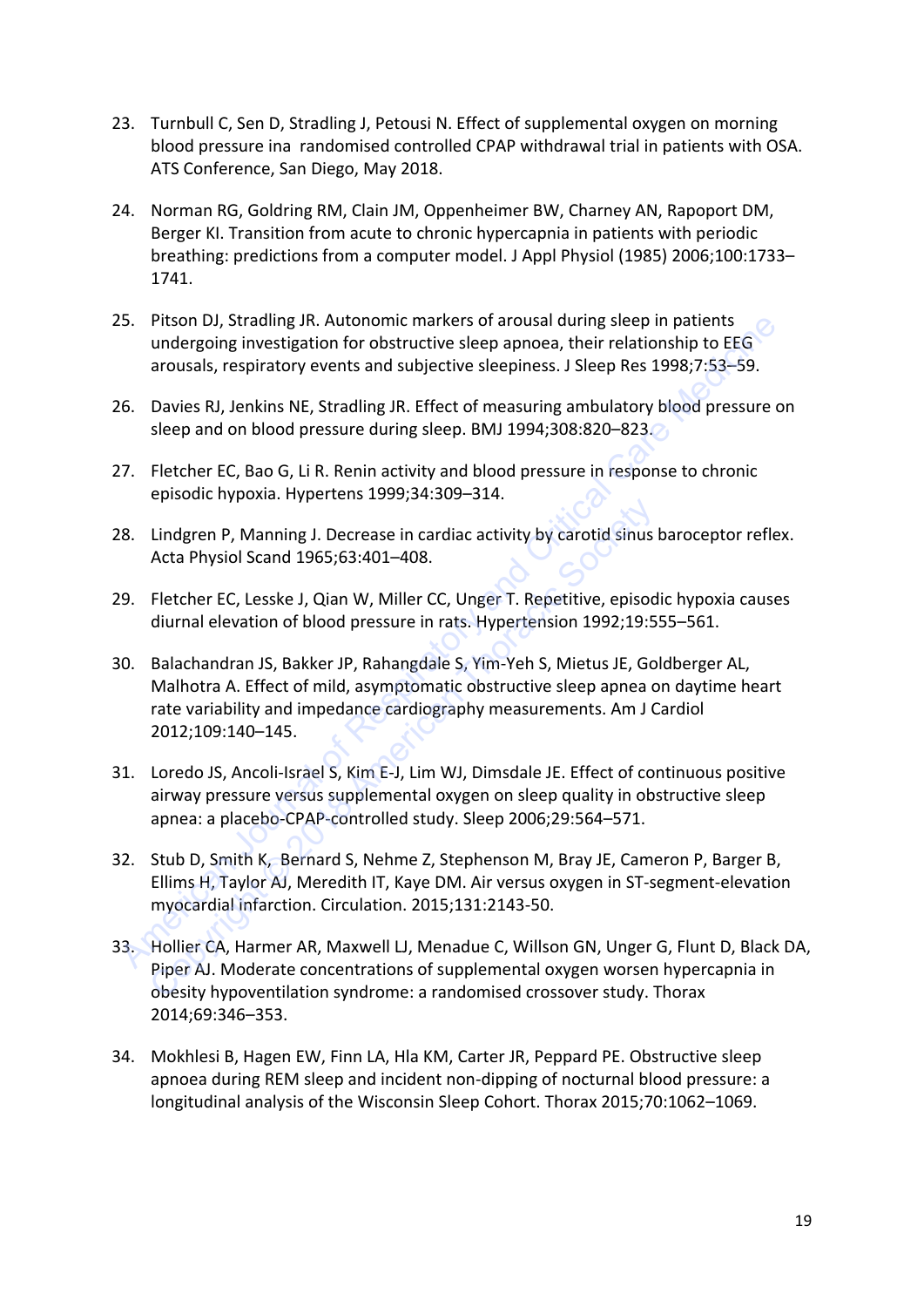|                               | Mean $\pm$ SD, Median (IQR) or Number (%) |                        |                        |  |  |  |
|-------------------------------|-------------------------------------------|------------------------|------------------------|--|--|--|
|                               |                                           | <b>Treatment Order</b> | <b>Treatment Order</b> |  |  |  |
|                               | All Patients (n=25)                       | Oxygen-Air (n=16)      | Air-Oxygen (n=9)       |  |  |  |
| Age (years)                   | 62.7                                      | 61.0                   | 65.8                   |  |  |  |
|                               | ± 6.9                                     | ± 7.4                  | ± 4.8                  |  |  |  |
| Male gender                   | 21                                        | 14                     | 7                      |  |  |  |
|                               | (84%)                                     | (88%)                  | (78%)                  |  |  |  |
| BMI ( $\text{kg/m}^2$ )       | 35.3                                      | 36.1                   | 34.0                   |  |  |  |
|                               | ± 6.7                                     | ± 7.1                  | ± 6.3                  |  |  |  |
| Neck circumference            | 44.2                                      | 45.3                   | 42.4                   |  |  |  |
| (cm)                          | ± 4.1                                     | ± 3.7                  | ±4.2                   |  |  |  |
| $ODI_{\geq 4\%}$ at diagnosis | 48.0                                      | 50.0                   | 45.7                   |  |  |  |
| ( / hour)                     | (25.3, 68.2)                              | (26.1, 70.1)           | (24.1, 65.7)           |  |  |  |
| $ODI_{\geq 4\%}$ off CPAP in  | 34.5                                      | 42.7                   | 26.7                   |  |  |  |
| screening (/hour)             | (26.3, 46.5)                              | (30.5, 54.3)           | (25.2, 34.3)           |  |  |  |
|                               | 6.5                                       | 6.6                    | 6.3                    |  |  |  |
| CPAP usage (h/night)          | ± 0.2                                     | ± 0.3                  | ± 0.2                  |  |  |  |
| On regular                    | 16                                        | 11                     | 5                      |  |  |  |
| anti-hypertensives            | (64%)                                     | (69%)                  | (56%)                  |  |  |  |

| Neck circumference                                                                                                                                                                               | 44.2      |              |           | 45.3         |                            | 42.4         |  |  |
|--------------------------------------------------------------------------------------------------------------------------------------------------------------------------------------------------|-----------|--------------|-----------|--------------|----------------------------|--------------|--|--|
| (cm)                                                                                                                                                                                             |           | ± 4.1        |           | ± 3.7        |                            | ± 4.2        |  |  |
| ODI <sub>≥4%</sub> at diagnosis                                                                                                                                                                  |           | 48.0         |           | 50.0         | 45.7                       |              |  |  |
| ( / hour)                                                                                                                                                                                        |           | (25.3, 68.2) |           | (26.1, 70.1) |                            | (24.1, 65.7) |  |  |
| ODI <sub>≥4%</sub> off CPAP in                                                                                                                                                                   |           | 34.5         |           | 42.7         |                            | 26.7         |  |  |
| screening (/hour)                                                                                                                                                                                |           | (26.3, 46.5) |           | (30.5, 54.3) | (25.2, 34.3)               |              |  |  |
|                                                                                                                                                                                                  |           | 6.5          |           | 6.6          |                            | 6.3          |  |  |
| CPAP usage (h/night)                                                                                                                                                                             |           | ± 0.2        |           | ± 0.3        |                            | ± 0.2        |  |  |
| On regular                                                                                                                                                                                       |           | 16           |           | 11           |                            | 5            |  |  |
| anti-hypertensives                                                                                                                                                                               |           | (64%)        |           | (69%)        |                            | (56%)        |  |  |
| Table 1: Baseline characteristics for patients who underwent randomisation and completed<br>the trial. Characteristics are shown for all patients and divided into groups by treatment<br>order. |           |              |           |              |                            |              |  |  |
|                                                                                                                                                                                                  |           | Oxygen       |           | Air          | Difference in              |              |  |  |
|                                                                                                                                                                                                  |           |              |           |              | mean change,               |              |  |  |
|                                                                                                                                                                                                  | Baseline/ | Follow-      | Baseline/ | Follow-      | oxygen versus              | p value      |  |  |
|                                                                                                                                                                                                  | run-in    | up           | run-in    | up           | air                        |              |  |  |
|                                                                                                                                                                                                  |           |              |           |              | (95% CI)                   |              |  |  |
| Systolic BP                                                                                                                                                                                      | 129.6     | 129.8        | 129.2     | 136.1        | $-6.6$                     | 0.008        |  |  |
| (mmHg)                                                                                                                                                                                           | $±$ 15.1  | ± 13.6       | ± 14.1    | ± 14.9       | $(-11.3 \text{ to } -1.9)$ |              |  |  |
| Diastolic BP                                                                                                                                                                                     | 79.3      | 81.6         | 78.3      | 85.3         | $-4.6$                     | 0.006        |  |  |
| (mmHg)                                                                                                                                                                                           | ± 8.0     | ± 8.0        | ±7.8      | ±9.6         | (-7.8 to -1.5)             |              |  |  |
| <b>Heart rate</b>                                                                                                                                                                                | 61.9      | 64.1         | 61.7      | 64.9         | $-1.0$                     | 0.50         |  |  |
| (bpm)                                                                                                                                                                                            | ± 9.4     | ± 9.1        | ± 8.3     | ± 8.9        |                            |              |  |  |
|                                                                                                                                                                                                  |           |              |           |              | $(-3.9 \text{ to } +1.9)$  |              |  |  |

*Table 2: Home BP (primary outcome) and home heart rate (secondary outcome) data at baseline/run-in and at two-week follow-up for the supplemental oxygen and air (sham) arms. Baseline/run-in and follow-up data are displayed as mean ± standard deviation. P*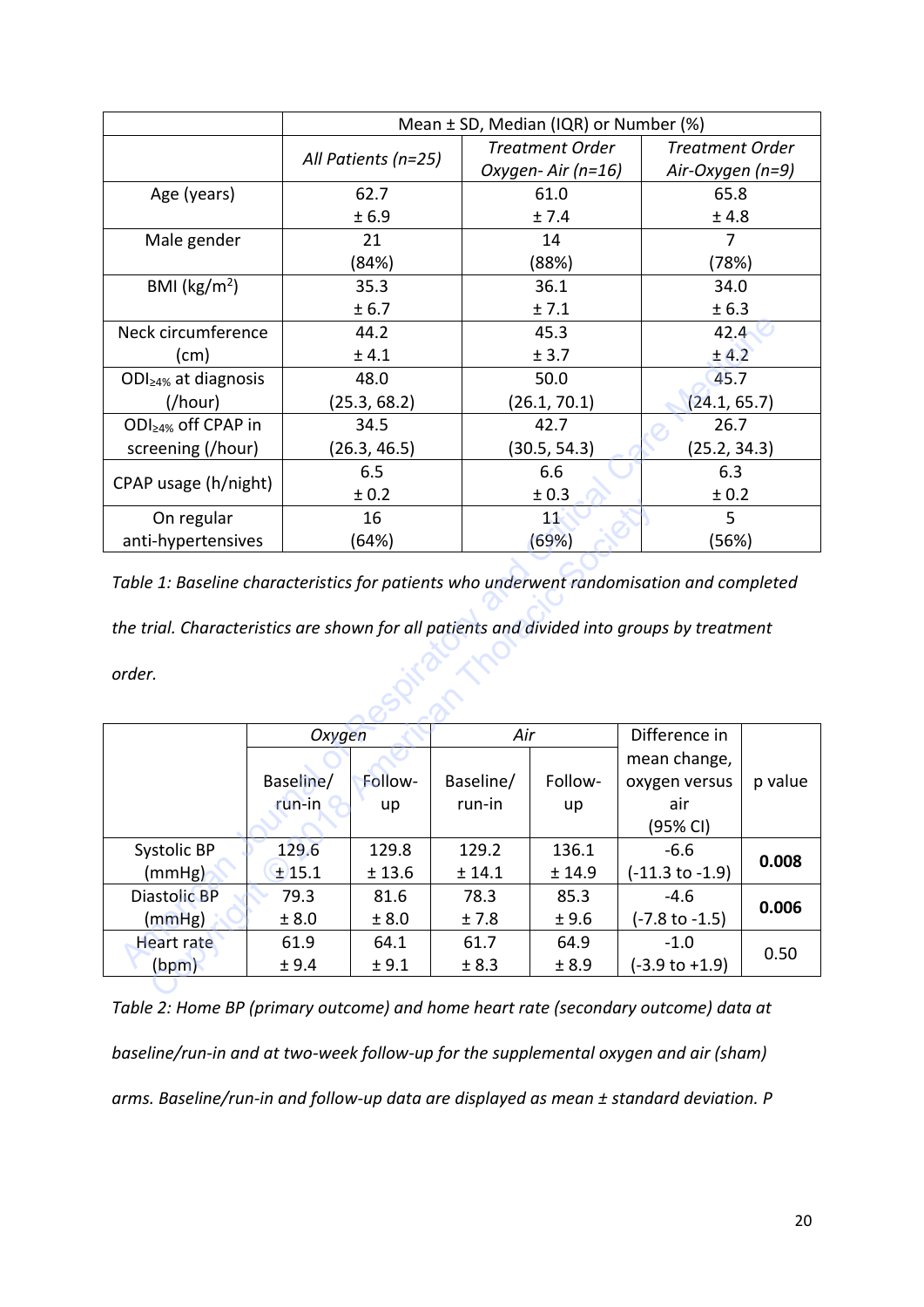# *values and 95% confidence intervals (95% CI) were calculated using paired t-tests. P<0.05*

# *highlighted in bold.*

| Office BP and heart rate recordings                 |               |                |               |                |                             |         |  |
|-----------------------------------------------------|---------------|----------------|---------------|----------------|-----------------------------|---------|--|
|                                                     |               | Oxygen         | Air           |                |                             |         |  |
|                                                     |               |                |               |                | Between                     |         |  |
|                                                     |               |                |               |                | groups<br>difference,       |         |  |
|                                                     | Baseline/     |                | Baseline/     |                |                             |         |  |
|                                                     |               | Follow-up      |               | Follow-up      | oxygen versus<br>air        | $\sf P$ |  |
|                                                     | run-in        |                | run-in        |                |                             | value   |  |
| Systolic BP                                         | 132.4         | 130.9          | 128.0         | 134.8          | $-8.3$                      | 0.02    |  |
| (mmHg)                                              | ± 16.7        | ± 15.3         | ± 13.7        | ± 15.5         | $(-15.3 \text{ to } -1.3)$  |         |  |
| Diastolic BP                                        | 80.8          | 79.6           | 78.9          | 84.0           | $-6.3$                      | 0.01    |  |
| (mmHg)                                              | ± 9.4         | ± 8.2          | ± 9.9         | ± 9.2          | $(-11.0 \text{ to } -1.6)$  |         |  |
|                                                     | 66.3          | 67.6           | 65.6          | 67.8           | $-0.8$                      | 0.61    |  |
| Heart rate (bpm)                                    | ± 13.5        | $\pm$ 13.0     | ± 11.9        | ± 14.0         | $(-4.1 \text{ to } +2.5)$   |         |  |
| Overnight pulse oximetry and sleep study parameters |               |                |               |                |                             |         |  |
|                                                     |               | 6.4            |               | 32.5           | $-23.8$                     |         |  |
| ODI(f)                                              |               | (4.0, 14.7)    |               | (25.6, 47.0)   | $(-31.0, -16.3)$            | < 0.001 |  |
| Mean oxygen                                         |               | 96.9           |               | 92.6           | $+4.3$                      |         |  |
| saturations (%)                                     |               | ± 1.2          |               | ±1.8           | $(+3.6 \text{ to } +4.9)$   | < 0.001 |  |
| Time $O_2$ sats <90%                                |               | 2.0            |               | 14.3           | $-9.8$                      |         |  |
| (%)                                                 |               | (0.3, 3.9)     |               | (5.9, 21.2)    | $(-16.7, -4.3)$             | < 0.001 |  |
| Heart rate rises >                                  |               | 27.1           |               | 31.9           | $-3.7$                      |         |  |
| 6bpm index (/h)                                     |               | (21.4, 37.4)   |               | (24.0, 44.3)   | $(-9.1, -0.8)$              | 0.006   |  |
| Mean heart rate                                     |               | 61.5           |               | 62.0           | $-1.2$                      | 0.12    |  |
| (bpm)                                               |               | (53.5, 64.0)   |               | (55.4, 65.1)   | $(-2.8, +1.1)$              |         |  |
|                                                     |               | 30.4           |               | 34.4           | $-3.6$                      |         |  |
| AHI(fh)                                             |               | (23.6, 42.6)   |               | (22.7, 44.4)   | $(-10.2, +10.1)$            | 0.98    |  |
| Measures of sleepiness                              |               |                |               |                |                             |         |  |
|                                                     | 7.0           | 9.0            | 6.3           | 8.8            | $-0.6$                      |         |  |
| ESS                                                 | ±4.8          | ± 4.2          | ± 3.8         | $\pm$ 4.5      | $(-2.5 \text{ to } +1.4)$   | 0.56    |  |
|                                                     | 2400          | 1746           | 2400          | 2025           | $\Omega$                    |         |  |
| OSLER (s)                                           | (1285, 2400)  | (770, 2400)    | (1286, 2400)  | (956, 2400)    | $(-425, +14)$               | 0.50    |  |
| Urinary measurements                                |               |                |               |                |                             |         |  |
| Rate of urine                                       | 66.7          | 85.1           | 66.7          | 95.8           | $+0.4$                      |         |  |
| production (ml/h)                                   | (48.6, 95.8)  | (59.0, 111.8)  | (46.8, 105.1) | (56.3, 116.7)  | $(-18.2 \text{ to } +19.0)$ | 0.97    |  |
| Normetadrenaline                                    | 121.7         | 140.0          | 107.5         | 134.7          | $-12.8$                     |         |  |
| (nmol/umol)                                         | (85.2, 145.3) | (116.8, 186.2) | (79.7, 137.6) | (113.7, 199.7) | $(-35.3 \text{ to } +9.6)$  | 0.25    |  |
| Metadrenaline                                       | 34.1          | 37.9           | 35.1          | 37.3           | $-0.6$                      |         |  |
| (nmol/µmol)                                         | (28.3, 44.6)  | (27.1, 43.2)   | (24.8, 43.6)  | (26.9, 46.8)   | $(-6.9, +5.7)$              | 0.84    |  |
| <b>Blood measurements</b>                           |               |                |               |                |                             |         |  |
|                                                     | 2.7           | 2.0            | $1.1\,$       | 1.7            | $-0.4$                      |         |  |
| hsCRP (mg/l)                                        | (0.9, 3.5)    | (0.7, 3.8)     | (0.5, 2.8)    | (0.9, 2.6)     | $(-3.7, +0.6)$              | 0.12    |  |
| Venous base                                         | $+1.6$        | $+3.2$         | $+3.0$        | $+1.5$         | $+3.1$                      |         |  |
| excess (mmol/l)                                     | ± 2.5         | ± 2.2          | ± 2.3         | ±1.9           | $(+1.8 \text{ to } +4.4)$   | < 0.001 |  |

*Table 3: Secondary and exploratory outcome data for the supplemental oxygen and air arms at baseline/run-in and at two-week follow-up. For office BP and heart rate, measures of sleepiness, urinary measurements, and blood measurements, the difference in the change of*